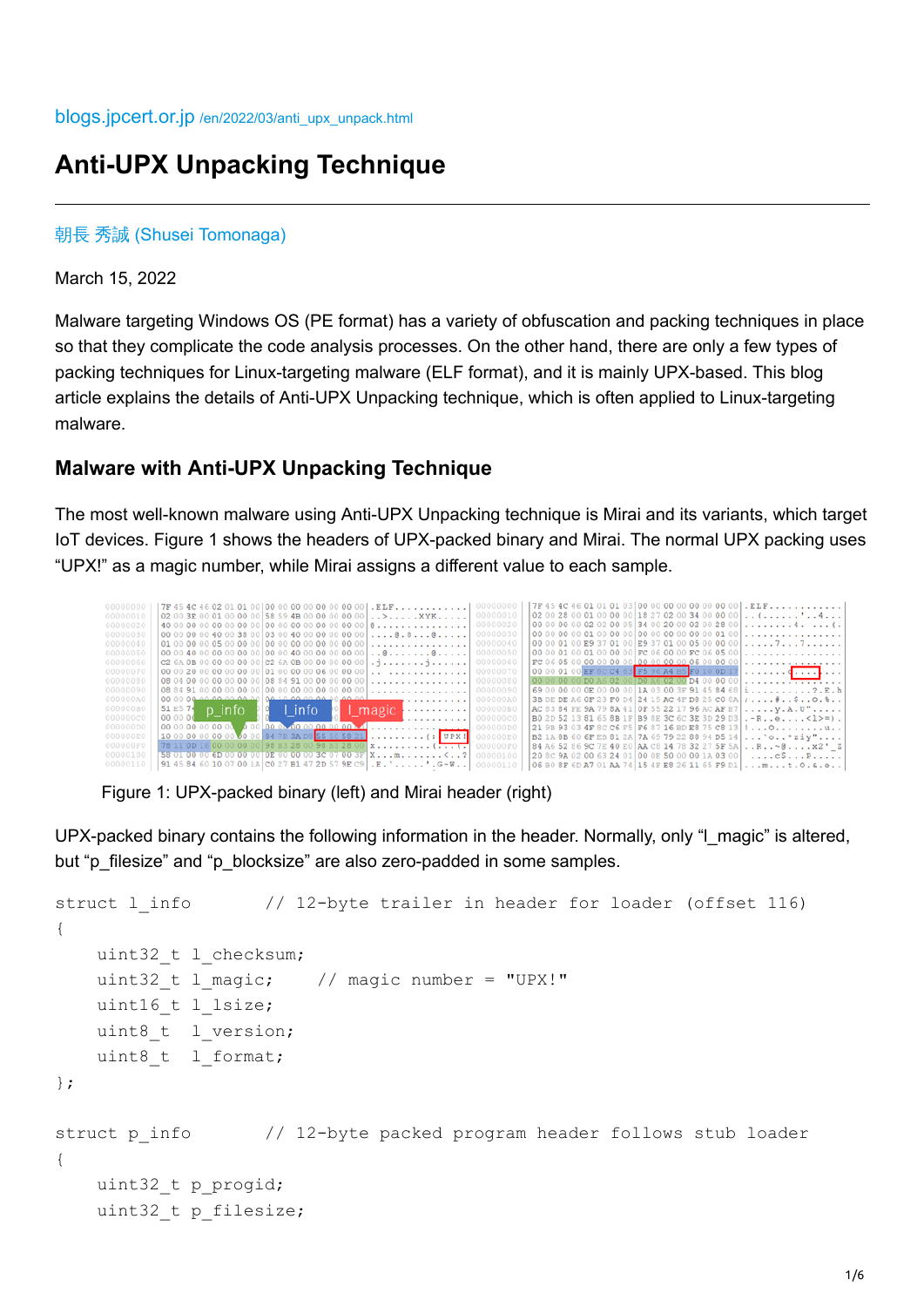```
uint32 t p blocksize;
```
};

Besides Mirai, there are many other types of malware using this technique, including BoSSaBot (seen around 2014), as well as some coin miners and SBIDIOT malware, more recently. This is also applied to some types of malware which were used by Lazarus group. Figure 2 shows a part of ELF-VSingle's code, which is associated with the group. The magic number is replaced with "MEMS".

| 00000000 | 7F 45 4C 46 01 01 01 03 00 00 00 00 00 00 00 00 00 |  |  |  |  |  |  |  | . ELF.                                                |
|----------|----------------------------------------------------|--|--|--|--|--|--|--|-------------------------------------------------------|
| 00000010 | 02 00 03 00 01 00 00 00 28 26 08 08 34 00 00 00    |  |  |  |  |  |  |  | . ( & 4                                               |
| 00000020 | 00 00 00 00 00 00 00 00 34 00 20 00 03 00 28 00    |  |  |  |  |  |  |  | . 4 ( .                                               |
| 00000030 |                                                    |  |  |  |  |  |  |  | .                                                     |
| 00000040 | 00 80 04 08 40 AE 03 00 40 AE 03 00 05 00 00 00    |  |  |  |  |  |  |  | . @ @                                                 |
| 00000050 |                                                    |  |  |  |  |  |  |  | . 0                                                   |
| 00000060 | 00 30 08 08 00 00 00 00 144 C8 07 00 06 00 00 00   |  |  |  |  |  |  |  | . 0 D                                                 |
| 00000070 | 00 10 00 00 51 E5 74 64 00 00 00 00 00 00 00 00    |  |  |  |  |  |  |  | . Q . td                                              |
| 00000080 |                                                    |  |  |  |  |  |  |  | . <u>.</u>                                            |
| 00000090 | 10 00 00 00 B7 C7 69 BA 4D 45 4D 53 24 08 0D 0C    |  |  |  |  |  |  |  | . i . MEMS\$                                          |
| 000000A0 | 00 00 00 00 34 26 0B 00 34 26 0B 00 D4 00 00 00    |  |  |  |  |  |  |  | . 4 & <del>4 &amp;</del>                              |
| 000000B0 | 79 00 00 00 08 00 00 00 77 1F A4 F9 7F 45 4C 46    |  |  |  |  |  |  |  | $y \ldots \ldots \ldots w \ldots \ldots E\mathbb{L}F$ |
| 000000C0 | 01 00 02 00 03 00 1B 32 88 04 F6 BF BD DF 08 34    |  |  |  |  |  |  |  | . 2 4                                                 |
| 000000D0 | 0E 64 23 0B 2F 16 20 00 05 00 28 00 12 00 11 00    |  |  |  |  |  |  |  | .d#./. (                                              |
| 000000E0 | 5B BB CA 3B 3B 80 46 07 70 E8 0A 00 05 27 10 00    |  |  |  |  |  |  |  | [77 . F . p ] .                                       |
| 000000F0 | 6D DB FD 7D 3F A4 1E A4 78 OF 08 07 18 3A 1E A0    |  |  |  |  |  |  |  | m } ? x :                                             |
| 00000100 | 7F 06 06 EB DC 42 6E 3F 07 2D 09 04 07 EE EC 6A    |  |  |  |  |  |  |  | . Bn? . - j                                           |
| 00000110 | 7F 51 E5 74 64 00 01 06 7D 00 52 3E E0 B2 ED C0    |  |  |  |  |  |  |  | $. Q.td$ $. R > $                                     |
| 00000120 | 7F 5C 37 26 5C 37 77 F7 92 24 49 92 00 00 00 A0    |  |  |  |  |  |  |  | $. \ 7 \& 7 \& 7 \&$                                  |
| 00000130 | FF 9C E7 0A 00 52 8D 03 00 08 46 0D 00 97 F6 6F    |  |  |  |  |  |  |  | . R F 0                                               |
| 00000140 | FF 83 EC 0C E8 0D 00 08 B5 08 07 76 19 83 C4 0C    |  |  |  |  |  |  |  | . V                                                   |
| 00000150 | C3 00 01 37 7F 7F DF F7 06 88 F9 08 8A 57 40 73    |  |  |  |  |  |  |  | . 7 W@s                                               |
| 00000160 | 02 22 FF 74 24 1C 16 07 3E 66 90 DE DE FD EF 57    |  |  |  |  |  |  |  | .".t\$>fW                                             |
| .        |                                                    |  |  |  |  |  |  |  |                                                       |

Figure 2: ELF\_VSingle header

# **Unpacking Anti-UPX Unpacking binary**

Binary based on Anti-UPX Unpacking technique cannot be unpacked using the normal upx command. However, it is actually easy to unpack it. In most cases, the only change made to such binary is its magic number "UPX!". You can unpack it with upx command by changing this value back to "UPX!". Figure 3 shows the process of changing the magic number in order to unpack it using upx command.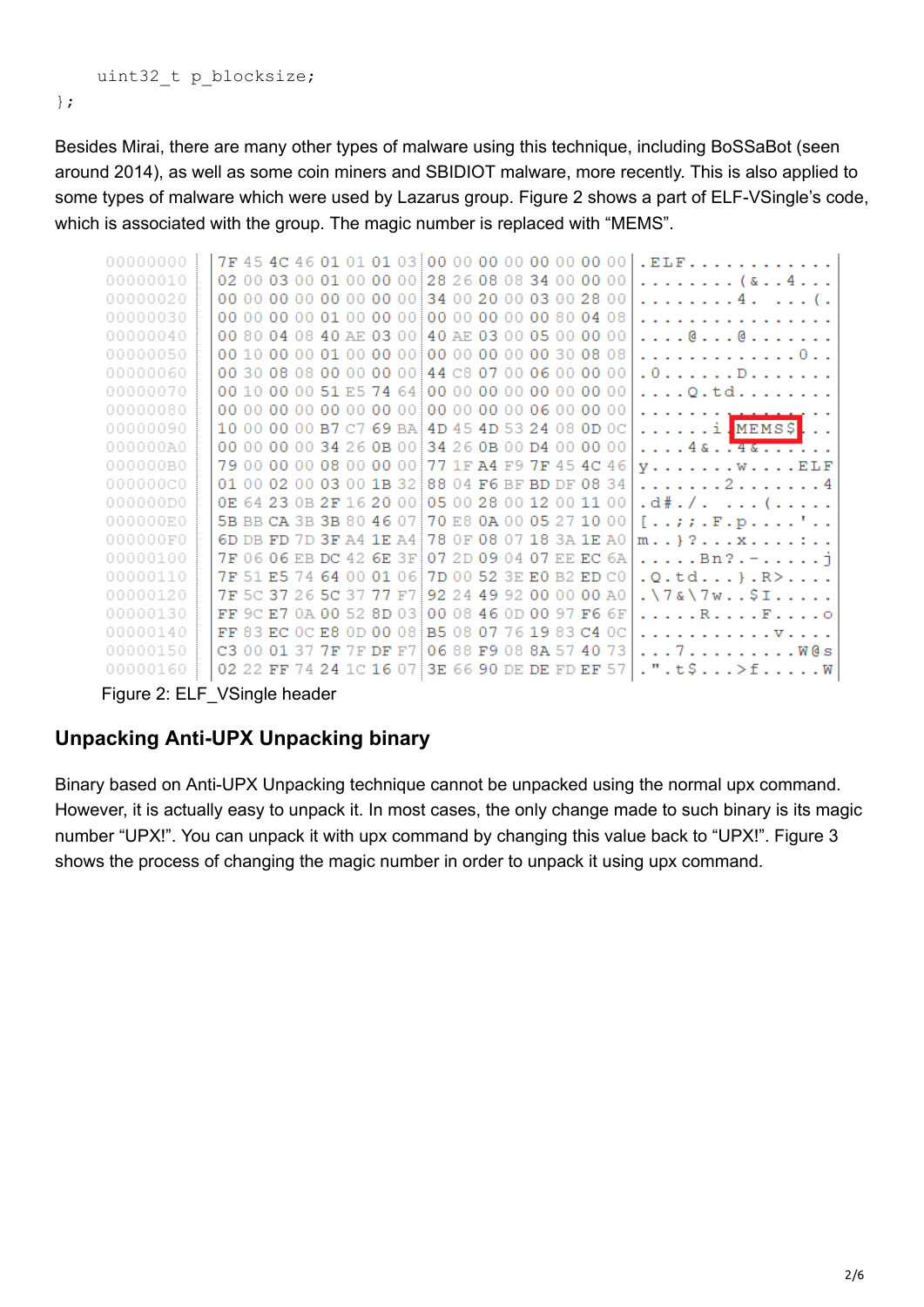|                                                                                                        | /cygdrive/c/data/upx\$ xxd sample    |                                     | head                                                                    |
|--------------------------------------------------------------------------------------------------------|--------------------------------------|-------------------------------------|-------------------------------------------------------------------------|
| 00000000: 7f45 4c46 0101 0103 0000 0000 0000                                                           |                                      | 0000                                | .ELF                                                                    |
| 00000010: 0200 2800 0100 0000 1827 0200 3400                                                           |                                      | 0000                                | . . ( ' 4                                                               |
| 00000020: 0000 0000 0202 0005 3400 2000 0200 2800                                                      |                                      |                                     | . 4 ( .                                                                 |
|                                                                                                        |                                      |                                     | .                                                                       |
| 00000040: 0000 0100 e937 0100 e937 0100 0500 0000                                                      |                                      |                                     | . 7 7                                                                   |
| 00000050: 0000 0100 0100 0000 fc06 0000 fc06                                                           |                                      | 0500                                | .                                                                       |
| 00000060: fc06 0500 0000 0000 0000                                                                     |                                      | 0000 0600<br>0000                   | .                                                                       |
| 00000070: 0000 0100 ef8c c463 f596 a4b5 f010<br>00000080: 0000 0000 d0a6 0200 d0a6 0200 d400 0000      |                                      | 0d17                                | . C<br>.                                                                |
| 00000090: 6900 0000 0e00 0000 1a03 003f 9145 8468                                                      |                                      |                                     | i ? . E . h                                                             |
|                                                                                                        | /cygdrive/c/data/upx\$ xxd sample    |                                     | tail -n 4                                                               |
| 00013960: abee a5ef 0000 0000 00f5 96a4 b500 0000                                                      |                                      |                                     | .                                                                       |
| 00013970: 0000 0000 f596 a4b5 0d17 0e0a 0a81 5265                                                      |                                      |                                     | . Re                                                                    |
| 00013980: 2d24 2d4a 9c03 0000 5101 0000 d0a6 0200                                                      |                                      |                                     | $-$ \$-JQ                                                               |
| 00013990: 5000 0018 8000 0000                                                                          |                                      |                                     | P                                                                       |
|                                                                                                        | /cygdrive/c/data/upx\$ upx -d sample |                                     |                                                                         |
|                                                                                                        | Ultimate Packer for eXecutables      |                                     |                                                                         |
|                                                                                                        |                                      | Copyright (C) 1996 - 2020           |                                                                         |
|                                                                                                        |                                      |                                     | UPX 3.96w Markus Oberhumer, Laszlo Molnar & John Reiser - Jan 23rd 2020 |
|                                                                                                        |                                      |                                     |                                                                         |
| Filesize Ratio Format Name                                                                             |                                      |                                     |                                                                         |
| upx: sample: NotPackedException: not packed by UPX                                                     |                                      |                                     |                                                                         |
|                                                                                                        |                                      |                                     |                                                                         |
| Unpacked Offiles.                                                                                      |                                      |                                     |                                                                         |
|                                                                                                        |                                      |                                     |                                                                         |
|                                                                                                        |                                      | /cygdrive/c/data/upx\$ vi -b sample |                                                                         |
|                                                                                                        | /cygdrive/c/data/upx\$ xxd sample    |                                     | head                                                                    |
| 00000000: 7f45 4c46 0101 0103 0000 0000 0000 0000                                                      |                                      |                                     | .ELF                                                                    |
| 00000010: 0200 2800 0100 0000 1827 0200 3400 0000                                                      |                                      |                                     | . 4.                                                                    |
| 00000020: 0000 0000 0202 0005 3400 2000 0200 2800                                                      |                                      |                                     | . 4 ( .                                                                 |
|                                                                                                        |                                      |                                     | .                                                                       |
| 0000 0100 e937 0100 e937 0100 0500<br>00000040:                                                        |                                      | 0000                                | . 7 7                                                                   |
| 0000 0100 0100 0000 fc06 0000 fc06<br>00000050:                                                        |                                      | 0500                                | .                                                                       |
| 00000060: fc06 0500 0000 0000 0000 0000 0600                                                           |                                      | 0000                                | . <u>.</u>                                                              |
| 00000070: 0000 0100 ef8c c463 5550 5821 f010 0d17<br>00000080: 0000 0000 d0a6 0200 d0a6 0200 d400 0000 |                                      |                                     | . UPX!<br>. <del>.</del>                                                |
| 00000090: 6900 0000 0e00 0000 1a03 003f 9145 8468                                                      |                                      |                                     | i?E.h                                                                   |
|                                                                                                        | /cygdrive/c/data/upx\$ xxd sample    |                                     | tail -n 4                                                               |
| 00013960: abee a5ef 0000 0000 0055 5058 2100 0000                                                      |                                      |                                     | UPX!<br>. <u>.</u>                                                      |
| 00013970: 0000 0000 5550 5821 0d17 0e0a 0a81 5265                                                      |                                      |                                     | <mark>UPX! </mark> Re                                                   |
| 00013980: 2d24 2d4a 9c03 0000 5101 0000 d0a6 0200                                                      |                                      |                                     | $-\frac{1}{2}-\frac{1}{2}\ldots$                                        |
| 00013990: 5000 0018 8000 0000                                                                          |                                      |                                     | P.                                                                      |
|                                                                                                        | /cygdrive/c/data/upx\$ upx -d sample |                                     |                                                                         |
|                                                                                                        | Ultimate Packer for eXecutables      |                                     |                                                                         |
|                                                                                                        |                                      | Copyright (C) 1996 - 2020           |                                                                         |
|                                                                                                        |                                      |                                     | UPX 3.96w Markus Oberhumer, Laszlo Molnar & John Reiser – Jan 23rd 2020 |
| File size                                                                                              | Ratio                                | Format                              | Name                                                                    |
| 173776 <-<br>80280                                                                                     | 46.20%                               | linux/arm                           | sample                                                                  |



We have created a tool that enables unpacking binary with Anti-UPX Unpacking techniques. This tool is intended for this purpose only, and it may not work otherwise.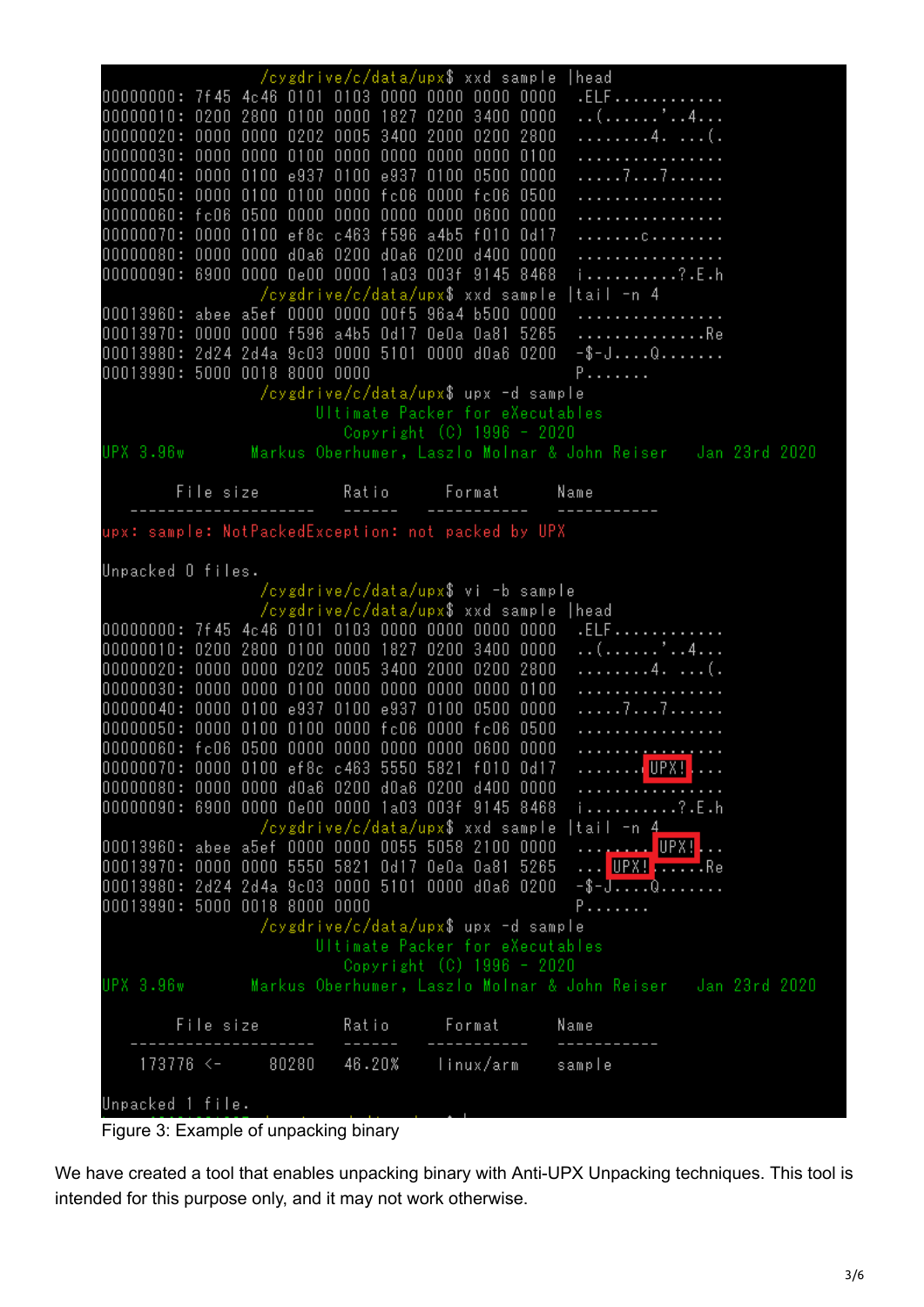#### **JPCERTCC/upx-mod - GitHub** <https://github.com/JPCERTCC/upx-mod/releases/tag/v4.00-beta>

```
/cygdrive/c/data/upx$ xxd sample |head
00000000: 7f45 4c46 0101 0103 0000 0000 0000 0000
                                                              .ELF . . . . . . . . . . . .
00000010: 0200 2800 0100 0000 1827 0200 3400 0000
                                                              . . ( . . . . . . ' . . 4 . . .
00000020: 0000 0000 0202 0005 3400 2000 0200 2800
                                                              . . . . . . . . . 4 . . . . . ( .
{\color{red} 00000030:} {\color{red} 0000} {\color{red} 0000} {\color{red} 0000} {\color{red} 0100} {\color{red} 0000} {\color{red} 0000} {\color{red} 0000} {\color{red} 0000} {\color{red} 0100} {\color{red} 0100}. . . . . . . . . . . . . . . . .
00000040: 0000 0100 e937 0100 e937 0100 0500 0000
                                                              . . . . . 7 . . . 7 . . . . . .
00000050: 0000 0100 0100 0000 fc06 0000 fc06 0500
00000060: fc06 0500 0000 0000 0000 0000 0600 0000
00000070: 0000 0100 ef8c c463 f596 a4b5 f010 0d17
                                                              . . . . . . . . . . . . . . . .
00000080: 0000 0000 d0a6 0200 d0a6 0200 d400 0000
                                                              . . . . . . . . . . . . . . . . .
00000090: 6900 0000 0e00 0000 1a03 003f 9145 8468 i..........?.E.h
                    /cygdrive/c/data/upx$ upx -d sample
                            Ultimate Packer for eXecutables
                               Copyright (C) 1996 - 2020
UPX 3.96w
                   Markus Oberhumer, Laszlo Molnar & John Reiser Jan 23rd 2020
         File size
                               Ratio
                                             Format
                                                           Name
upx: sample: NotPackedException: not packed by UPX
Unpacked 0 files.
                    /cygdrive/c/data/upx$ upx_mod -d sample
                            Ultimate Packer for eXecutables
                               Copyright (C) 1996 - 2021
                   Markus Oberhumer, Laszlo Molnar & John Reiser Jan 1st 2021
UPX 4.0.0
         File size
                               Ratio
                                             Format
                                                            Name
    174960 < -45.88%
                                            linux/arm
                     80280
                                                            sample
Unpacked 1 file.
```
Figure 4: Sample use of upx\_mod command

# **Detect Anti-UPX Unpacking Technique**

Binary packed with this technique can be identified manually, just by looking at the code. In order to avoid oversight, we recommend Yara-based automatic detection like below. This rule does not detect binary packed with normal UPX.

```
rule upx antiunpack elf32 {
      meta:
         description = "Anti-UPX Unpacking technique to magic renamed for
ELF32"
         author = "JPCERT/CC Incident Response Group"
      condition:
       uint32(0) == 0x464C457F anduint8(4) == 1 and
\overline{\phantom{a}}\overline{a}for any magic in (uint32(filesize - 0x24)) : (magic ==
```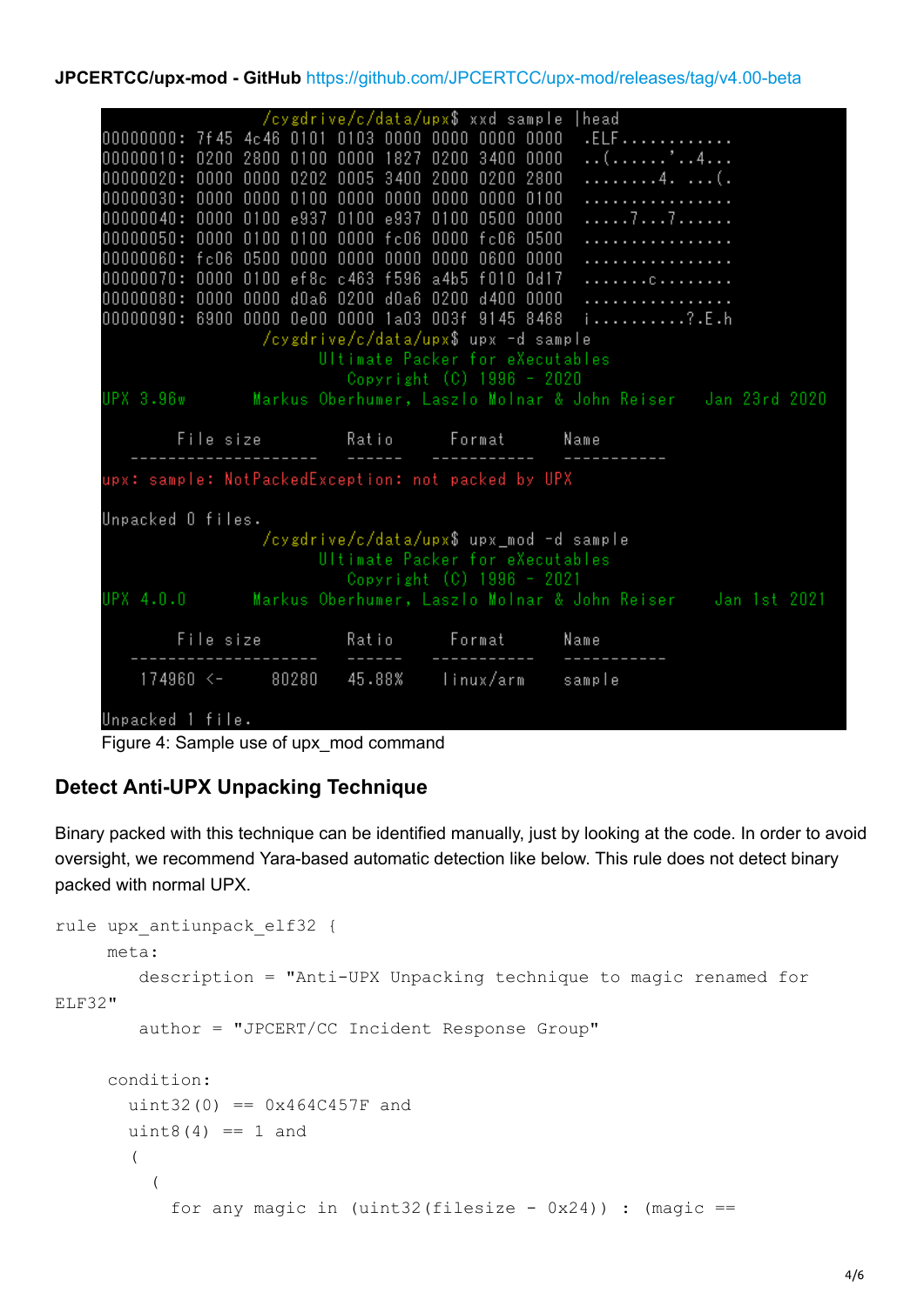```
uint32(uint16(0x2C) * uint16(0x2A) + uint16(0x28) + 4)) and
           not for any magic in (0x21585055, 0) : (magic ==
uint32(uint16(0x2C) * uint16(0x2A) + uint16(0x28) + 4))
) or
\overline{a}for any magic in (uint32(filesize - 0x24)) : (magic ==
uint32(uint16be(0x2C) \star uint16be(0x2A) + uint16be(0x28) + 4)) and
           not for any magic in (0x21585055, 0) : (magic ==
uint32(uint16be(0x2C) * uint16be(0x2A) + uint16be(0x28) + 4))
) )
}
rule upx_antiunpack_elf64 {
     meta:
         description = "Anti-UPX Unpacking technique to magic renamed for
ELF64"
         author = "JPCERT/CC Incident Response Group"
      condition:
       uint32(0) == 0x464C457F anduint8(4) == 2 and\overline{\phantom{a}}\overline{a}for any magic in (uint32(filesize - 0x24)) : (magic ==
uint32(uint16(0x36) * uint16(0x38) + uint16(0x34) + 4)) and
           not for any magic in (0x21585055, 0) : (magic ==
uint32(uint16(0x36) * uint16(0x38) + uint16(0x34) + 4))
) or
\overline{a}for any magic in (uint32(filesize - 0x24)) : (magic ==
uint32(uint16be(0x36) * uint16be(0x38) + uint16be(0x34) + 4)) and
           not for any magic in (0x21585055, 0) : (magic ==
uint32(uint16be(0x36) * uint16be(0x38) + uint16be(0x34) + 4))
) )
}
```
# **In closing**

Many attack groups use malware based on Anti-UPX Unpacking technique. It is easy to unpack such malware, but you may waste your time in unpacking process unless you notice this feature beforehand. When you analyse packed ELF binary, we recommend checking first whether it uses Anti-UPX Unpacking technique.